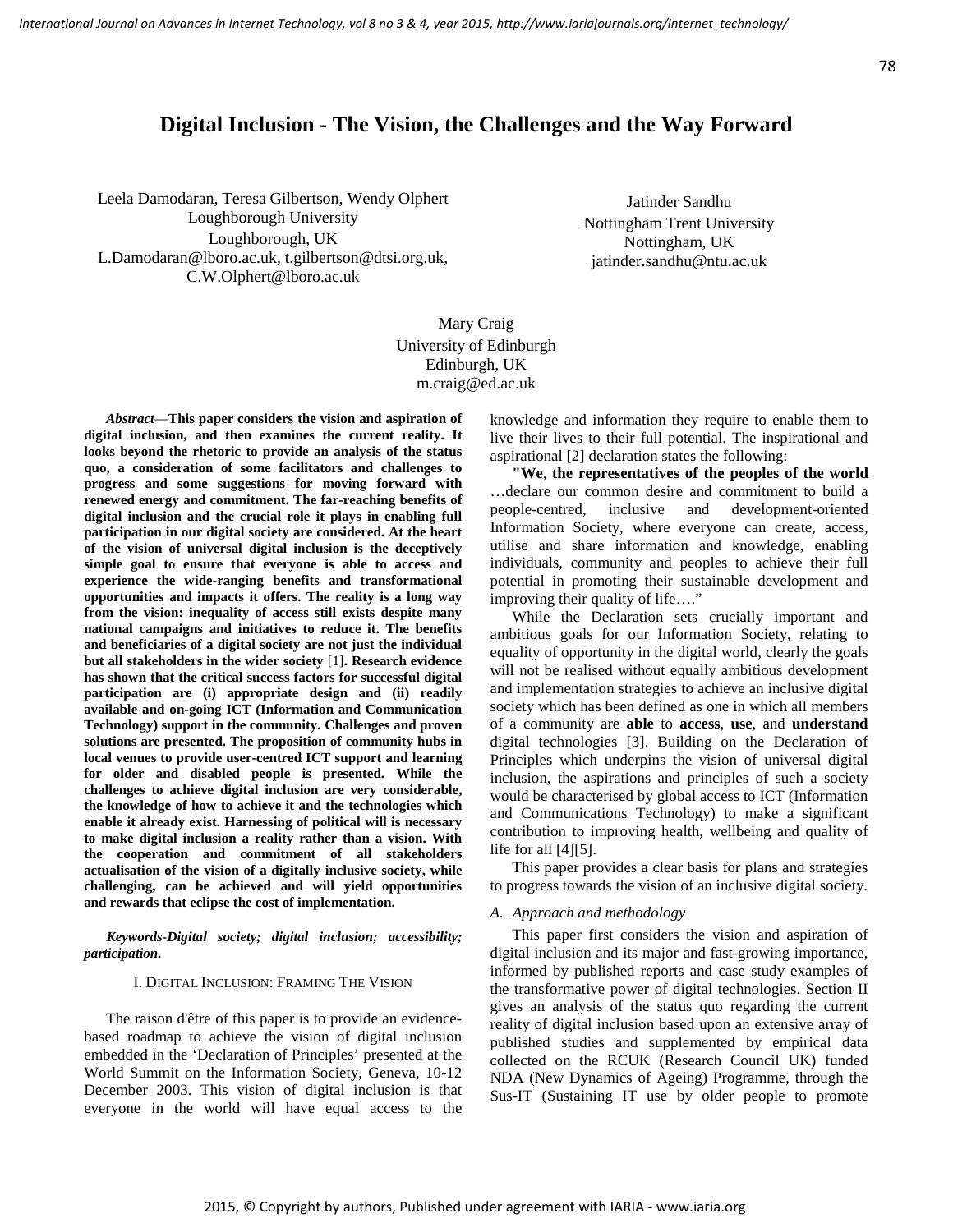autonomy and independence) project. From this detailed examination, some of the key challenges to digital inclusion are identified and examined in Section III. Section IV then presents evidence-based recommendations on how to meet these challenges in order to close the gap between the vision and the reality. Finally, in Section V, new solutions are brought together with established good practice in an integrated strategy for achieving digital inclusion. This offers a holistic sociotechnical approach, and includes recommendations for design, for meeting ICT support needs in the community and for addressing ethical concerns.

The methodology applied included literature reviews, empirical research studies using a wide array of mixed research methods which includes surveys, interviews, focus groups and case studies. In addition to reporting wellestablished barriers to inclusion, the paper provides the basis for significant innovation by providing new insight into a key and fundamentally important critical success factor for effective and sustained digital participation, namely the provision of community-based ICT support.

In summary, the paper looks beyond the rhetoric on digital inclusion to provide an analysis of the status quo, a consideration of some important facilitators and inhibitors to progress and some carefully considered evidence-based suggestions for moving forward with renewed energy and commitment.

#### *B. Why is Digital Inclusion Important?*

Digital literacy is fast becoming a fundamental requirement for full participation in society. In our emerging e-society, ICTs are an important aspect of daily life. Primarily through the medium of the Internet, an everexpanding range of information, goods, services, entertainment/leisure, educational and social networking opportunities are available. Digital technologies make possible transformations which enhance quality of life for individuals, increase life chances, prolong independence and autonomy and improve social connectedness [6][7]. Such transformations offer great potential to improve society and boost the economy [5][8].

Digital inclusion is essential for the realisation of many health benefits of technology. These are already being leveraged in the management of chronic conditions in ways that require a level of digital literacy. For example, for management of diabetes requiring insulin injections, people with this condition can already use insulin pumps, which slowly inject insulin into the body. While the pumps are mechanical, they utilise device management software [9]. Although there are other ways of managing insulindependent diabetes, for an individual to have the fullest range of choices, digital literacy is becoming a requirement. Personal assistants and reminder systems may also play a role in helping people maintain their independence. Indeed, many of the technologies under development that will enable people to live independently for longer have digital literacy implications for the person living independently, or for their family or their care assistants. In combination these technological capabilities offer the potential to lessen demands on other (both formal and informal) support systems for older people; improving the quality of life of older and disabled people while also reducing costs of care. By enabling rehabilitation, remote assessment, diagnosis and treatment delivery, the need for residential care could be delayed, or for some, avoided by supporting policies of early intervention.

Digital inclusion is also a prerequisite for capitalising on the social opportunities afforded by connectivity which can help to reduce social isolation and loneliness. Increasing digital participation allows people to stay connected with friends and family, their local community and the wider world in a variety of ways. For people who are geographically removed from their family or friends, services such as Skype are not merely cost-effective and convenient; they can become a component in maintaining social connectivity and cohesion in a way that telephones cannot. An example showing the power of the Internet to reduce social isolation is the experience reported by 80 year old Lucy: "With my computer I was there in the house with them when he opened his Christmas presents, my grandson came and kissed the computer screen. It stops you feeling alone" [4].

The role of digital inclusion in enabling social contact is highly significant and important in helping to maintain good mental health by reducing the depression, stress and anxiety associated with social isolation and loneliness. Numerous published articles by governments, academics, practitioners and others seek to show that being part of the digital world can improve life in a number of ways, means and forms [2][3][10]. The emphasis of such publications is often on the financial savings for the state and for individuals. While monetary gains are important, it is the transformations for individuals that are vastly more far-reaching and fundamentally important for our digital society and economy. This transformational capability of digital technologies is perhaps best illustrated by case studies which serve to convey the scale and scope of the power and significance of digital connection. For example, one case study reported on the website of Digital Unite describes the experiences of a woman who had lost her sight six years previously and now had to rely on her husband to read the post, write letters and other tasks that required reading such as checking recipes. When she discovered the magnification tool on her computer as well as text to speech software, her life was transformed. Through having access to the software and hardware of sophisticated assistive technologies (ATs), which could magnify the screen, read aloud both website content and scanned letters, she was able to regain her independence [11]. Many examples (e.g., from Leicestershire CareOnLine) show transformations of comparable magnitude and significance [12]. Their importance for the individuals concerned and for their carers and wider family cannot be over-stated.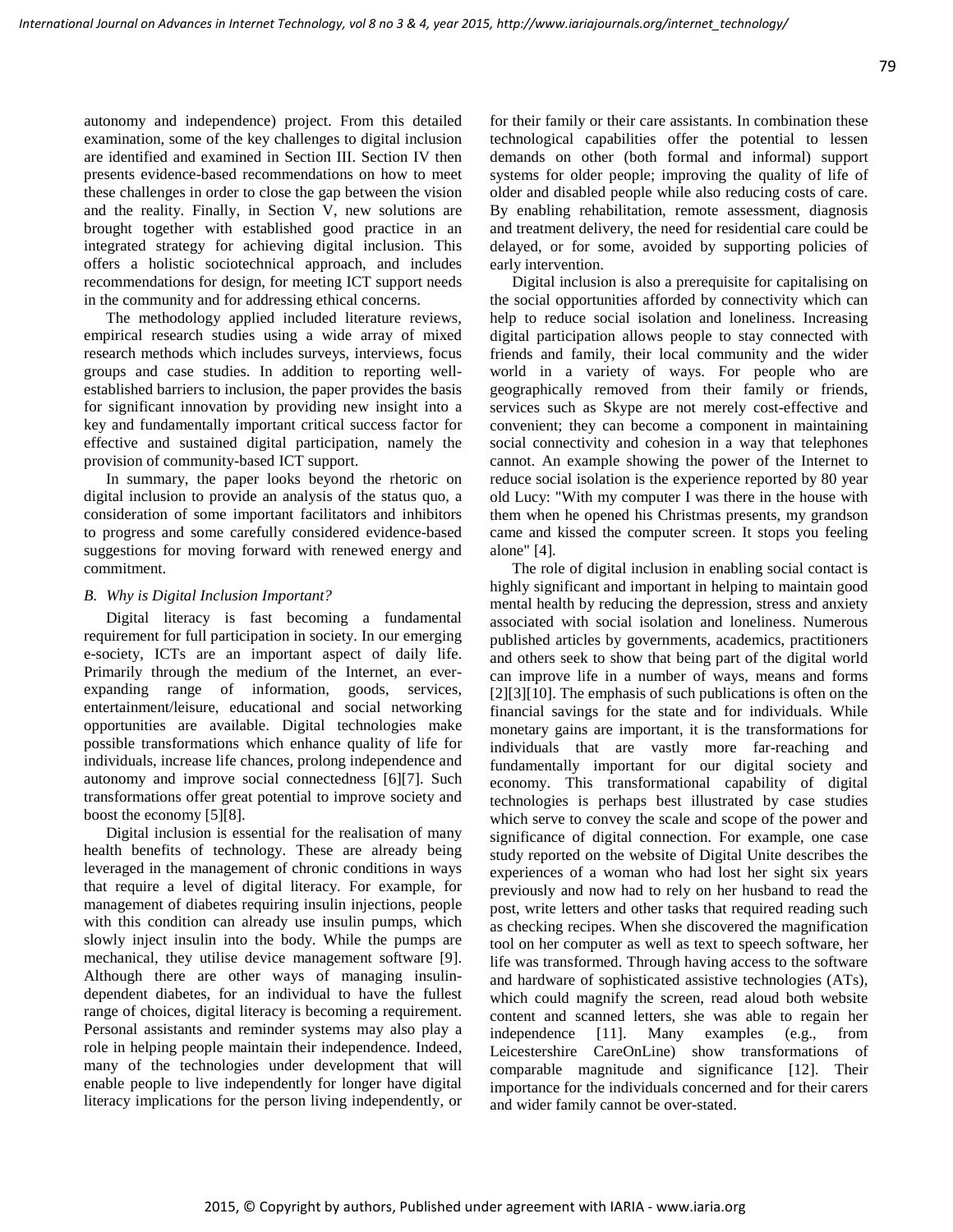It will be evident that the importance of digital inclusion extends way beyond an individual's social group. Digital technologies enable greater civic engagement, participation and influence in wider society. For example, through online voting, access to information about what is going on in your community – even for those who are housebound and opportunities for people (who may otherwise be heard) to have a voice on the issues that affect them. This not only connects them to their local community but also increases their visibility to those who are already digitally connected. Enabling social networks thus create digital opportunities for having fun and increasing and maintaining social contacts. Similarly, social media is fast becoming a means of disseminating local news. In the UK, for example, The West Bridgford Wire Facebook page [13], Loughborough Echo Facebook page [14], police alerts and appeals (e.g., Nottinghamshire Police Facebook page [15]) give information and warnings that affect people on a local level. It is also the case that social media can be an alternative and very visible means of influencing corporate behavior by publicising poor service, mistakes made and the consequences experienced (e.g., the viral Facebook post of a Virgin media bill posted by a man whose dead father-in-law had been charged a £10 late charge to his account, despite the company having been notified of his death) [16]. The account was subsequently closed. The post has been shared on Facebook a total of 97,677 times. This suggests that public Facebook/Twitter exposure is now mightier than the pen.

It will be evident from the extensive ramifications of digital connection considered here that the advantages of being part of the digital world are vast and increasing all the time – as are the 'dis-benefits' of being digitally excluded. The authors have sought to show that beyond the increased ease of use, enhanced communication, reduced costs and so on enabled by the internet and use of ICTs in everyday life, it is their transformational capability that makes the quest for universal digital inclusion truly important and significant.

#### II. DIGITAL INCLUSION: THE REALITY

#### *A. Global Internet Usage*

Statistics show that access to the Internet is currently unevenly distributed amongst the global population, and older people in most countries are less likely to be Internet users than younger people [17][18]. ITU World Telecommunications predicted that in 2010 approximately 70% of the world's population (6.9 billion) were not using the Internet [19]. In 2014, the figure for non-users had dropped to 60% [19]. World-wide, large numbers of older adults are reported to be non-users of technology [20]. In 2011, approximately 45% of the world's Internet users were below the age of 25 [19]. Statistics from 2013 show that while 99% of people in the UK aged between 16 and 34 were Internet users, this drops to 88% for people aged

between 55-64, 71% of people aged between 65-74 and a very low 37% for people aged over 74 years [21].

#### *B. The Digital Divide*

The gap between those who do and who do not enjoy the benefits of access to the Internet has been termed the 'digital divide'. The term "digital divide" was adopted by the Clinton/Gore administration in the US in the late 1990s. Many studies have sought to explore the factors that underlie this phenomenon. These have shown that the digital divide is not a simple binary division between the 'haves' and 'have-nots' [10] but that digital divides arise from three main sources of inequality which occur both between nations and within them. These are differences in (i) *connectivity* (i.e., access to appropriate infrastructure, hardware, software, and services including fast and reliable Internet access), (ii) *capability* (i.e., appropriate education, tailoring for ability/disability, digital literacy and skills) and (iii) *content* (i.e., the availability of accessible, meaningful, relevant material which, combined with the 'pull' of compelling functionality provides powerful motivation to become digitally 'engaged' [5].

The digital divide persists despite the attention it has attracted in society from academics, politicians, social activists and many others for almost two decades. The causes and factors associated with the phenomenon have been considered extensively and it appears that multiple factors are involved and these are considered in the section below. The large digital divide between older and younger people is explained partly because older people may not have the financial means to pay for equipment and services, partly because they may not have acquired the necessary skills either through education or in the workplace and partly because they may not have any motivation or interest to use these new technologies. Chronological age however, is clearly not a factor in itself, since many older people do use, and enjoy using, computers and the Internet [22]. It has been suggested that this so-called 'grey digital divide' [23] will eventually close, as people who are established computer users move into retirement, or as a consequence of the many initiatives and programmes designed specifically to encourage and teach older people to use computers and the Internet, or perhaps as a consequence of improvements in the ease of use and accessibility of the technology. However, there are counter arguments: in 1998 President Clinton's commencement speech at the Massachusetts Institute of Technology asserted that: "...the digital divide has begun to narrow, but it will not disappear of its own accord. History teaches us that even as new technologies create growth and new opportunity, they can also heighten economic inequalities and sharpen social divisions" [24]. Further, recent research suggests that a fourth digital divide exists, namely that caused by digital disengagement [25].

The salient point is that, irrespective of age or any other defining characteristic, the reality for those who are, or who become, digitally disengaged, is a range of adverse social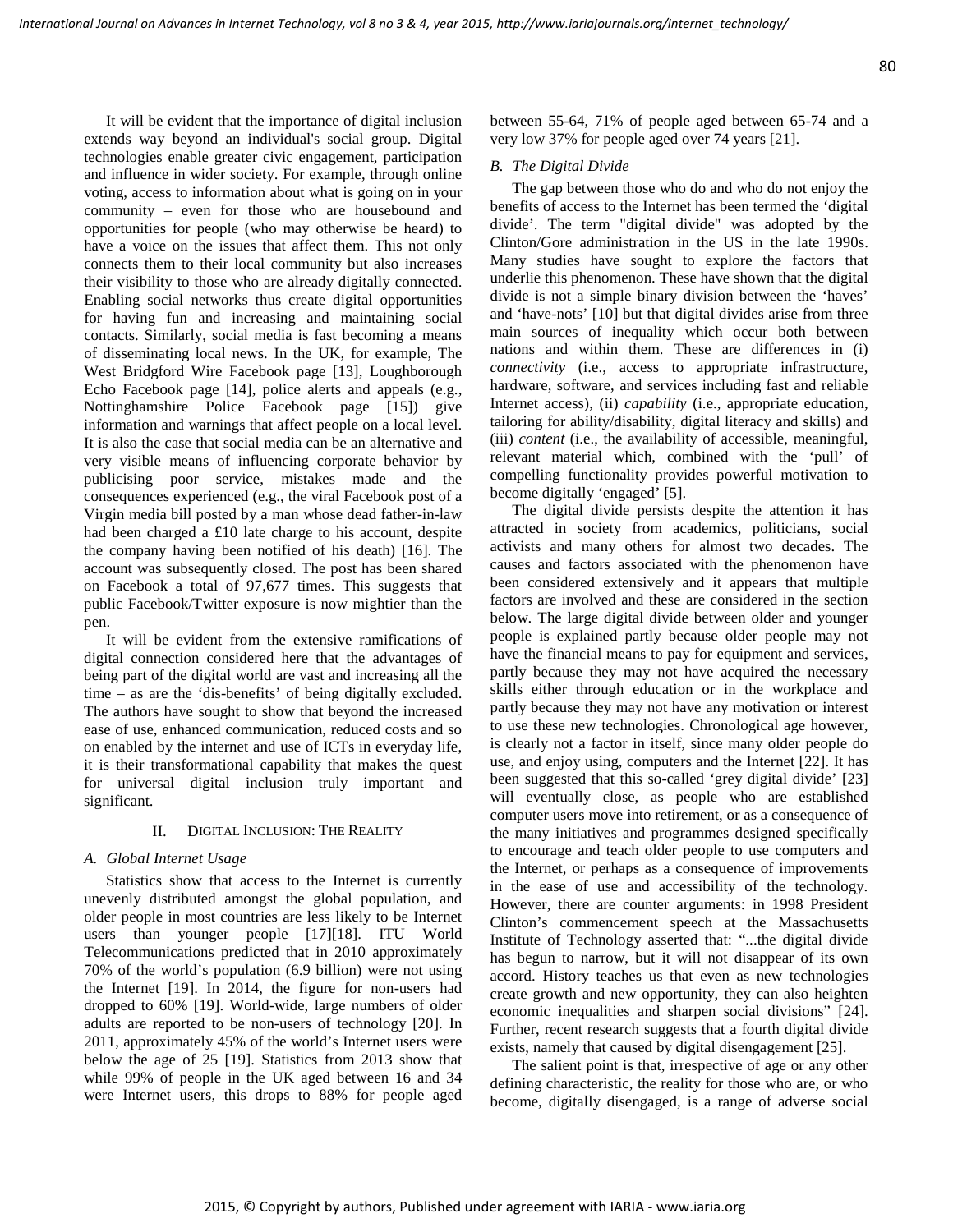and economic consequences associated with reduced access to on-line government and commercial services, to health information and social support as well as to researching and purchasing goods using such services as price comparison and review websites.

### *C. Factors Associated with the Digital Divide*

In addition to the digital divide which exists between the old and the young, there are other digital divides based upon education [26], gender [27], social class [28], ethnicity [6] and disability [29].

Access to technology and the acquisition of the basic skills to use it were initially seen as the key to bridging the digital divide. However, as access to computers has increased across all industrialised societies, it has become clear that the digital divide is not just about access and the acquisition of basic skills and knowledge, but also about the ability and the confidence of individuals to utilise digital technologies effectively. Numerous studies have identified barriers to uptake of the Internet, and this has led to the proposition that non-users of the Internet can be transformed into users (the 'digitally engaged') by an additive model which addresses each of the three barriers – connectivity, content and capability). Consequently, governments and other bodies in many countries are investing significant resources into providing technical infrastructure, awareness and training initiatives, and the development of digital content and digitally-delivered services, with the aim of increasing access to the Internet and promoting digital engagement. Despite many widely publicised initiatives and programmes, the number of people not using the Internet has reduced only slightly, and the overall figure remains fairly stable (73% in 2009 and 72% in 2015 of people sampled by the Office for National Statistics (ONS) reported using the Internet daily (or almost every day for 2015) [30][31].

### *D. Beneficiaries*

The beneficiaries of a digitally inclusive society are numerous and include key stakeholders in the following categories: government – national and local, service providers, retailers of on-line services and products, designers and developers of ICT products and services, AT providers, voluntary organisations and social movements, individuals and society.

### *1) National and Local Government*

National governments benefit from widespread digital inclusion as a result of an increasing proportion of the populations being competent and confident to access centralised government services online. By reducing the burden on traditional services in this way, national and local governments are direct beneficiaries of a digitally-engaged populace with access to the health and wellbeing benefits enabled by technology. The ability for all members of society, especially older people, who are the heaviest users of many services, to utilise these online, would allow for cost-savings arising from greater individual self-care, care delivery and societal participation. Local government could expect see a lessening on the burden on some local services as a result of the benefits of digital inclusion that enable independent living, greater well-being and the reduction of social isolation.

### *2) Service Providers*

In the case of the public sector, the increased levels of confidence and capability of older people in digital participation should increase the uptake of on-line services (e.g., Universal Credit in the UK) and this will be of great value to local government bodies attempting to 'achieve more with less'. Whether delivered by a nationalised or privatised service or a mix of the two, service providers stand to benefit from the increased inclusion enabled through use of accessible technologies. As an ageing society, chronic diseases and their management is increasingly important and needs to be cost-effective to maintain pace with the growing proportion of people living into old age. Health care is likely to see mobile technology becoming increasingly used as a management tool for such conditions [32]. In terms of proportion of spending, globally, the treatment of chronic diseases currently counts for 60% of healthcare spending [32]. Healthcare providers have an opportunity to reduce their costs and ameliorate the effects of the growing ratio of older people to members of the workforce in society by ensuring that they make use of the wealth of information available about how to make their current and emerging products more inclusive. It will become increasingly important that new technologies are accessible to the non-technologist, whether that is the community nurse, or the carer or the person with the health condition.

### *3) Retailers of On-line Products and Services*

A major market exists in the 50+ age group which offers significant, largely untapped, commercial opportunities to many retailers and other commercial companies. Understanding and being able to 'segment' the older market appropriately to achieve better tailoring of products and services offers competitive advantage to business. For businesses such as banks and retailers that provide online services, participation in community schemes to provide ICT help and support would provide a venue for retailers and service providers to demonstrate their online services (without applying sales pressure), provide information and support, build capacity in the older population, encourage customer loyalty and develop customer engagement in an environment that is comfortable to their potential customers [33]. The benefit of customer engagement could also extend to online stores which allow people with mobility or transport issues, to comparison shop and buy online with greater ease. By participating in community venues, retailers have the opportunity to work in partnership with customers, allowing them to identify products that best meet the needs of their customers, highlight where changes would enhance the user experience as well as provide them with testing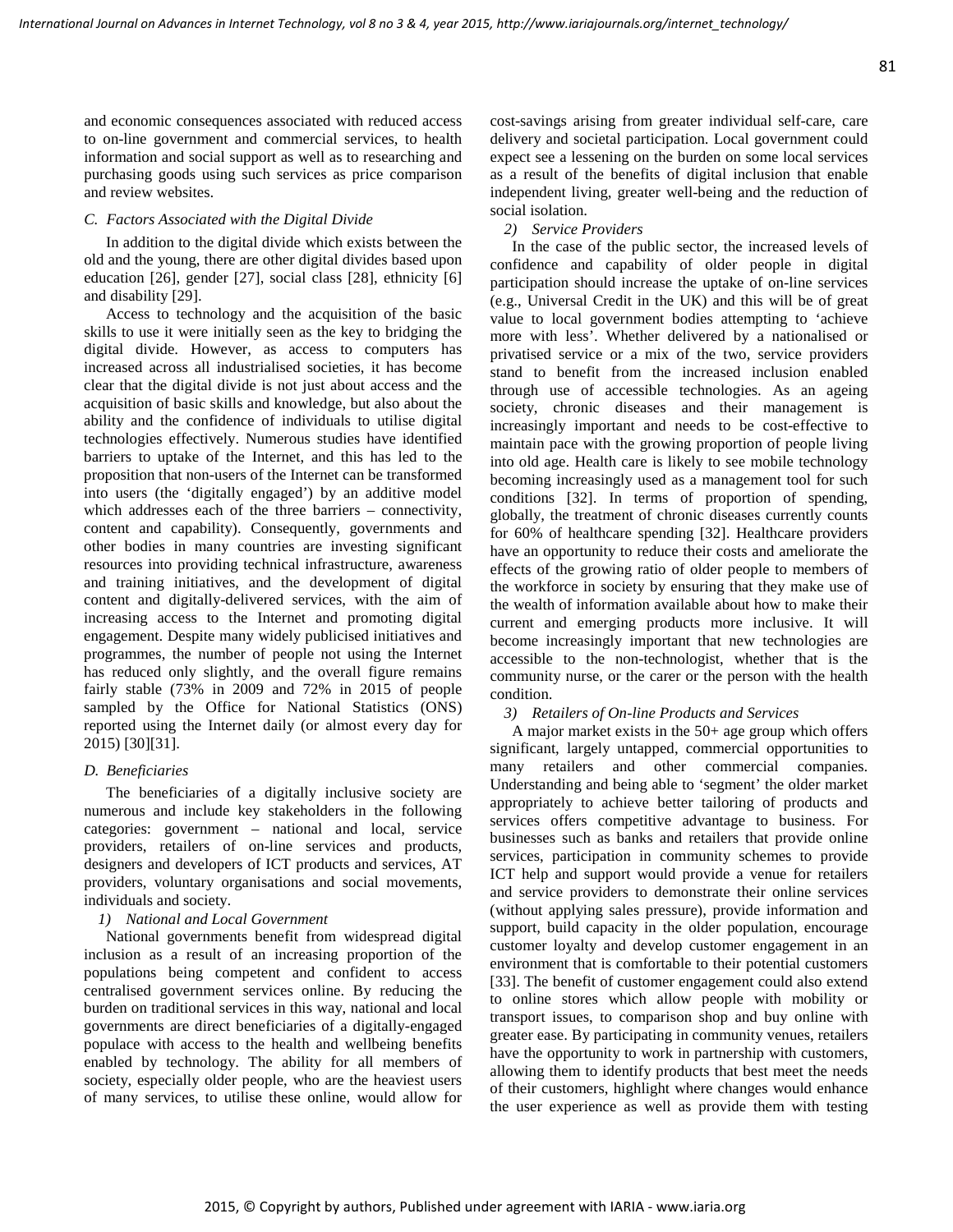## *4) Designers and Developers of ICT Products and Services*

Meeting the design needs identified represents a commercial opportunity for ICT designers as well as offering an exciting intellectual challenge. Instead of designing for a typical user, (i.e., someone like the designer; young and, typically, male) designing for inclusion will take into account the variability of user characteristics, as well as the changes to individual capabilities over both the short and long term [34]. Such inclusive techniques not only benefit novice users, as well as people with disabilities, but also experienced users [35]. Indeed, the argument has been made that barriers that affect novice users such as indecipherable error messages, unexpected crashes, confusing menus, and site disorganisation, also present problems to experienced users [35]. By designing for inclusion, more people can use the service and the whole user-base benefits from a better product.

### *5) Assistive Technology Providers*

Many ATs for people with recognised disabilities can help everyone in demanding or extreme usage situations. Innovative application of accessibility principles offers the promise of increased profitability. Successful examples of ATs that have wider appeal include such applications as text to speech; shorthand for text messaging; image stabilisation and closed captions in video games. Such accessibility technologies open up new market opportunities in every sphere of life, including healthcare, homecare, commerce, education and recreation.

### *6) Voluntary Organisations and Social Movements*

The internet has also provided a much needed voice for people to take part in social movements and voluntary campaigns. Web-based activism organisations such as Avaaz [36], 38 Degrees [37], SumOfUs [38] have not only given people a voice with online petitions, but have also provided a platform for individuals to stage their own petitions. 38 Degrees also allows for grass-roots interactions through regular polling of members about the direction of campaigns as well as polling members on preferred campaigning strategies. In order for these organisations to allow all people to exercise their democratic rights, digitally inclusive strategies to give each citizen a voice in online activism are imperative.

### *7) Individuals*

Individuals will benefit from inclusion in numerous ways elaborated in earlier parts of the paper. In addition to the generic advantages of digital inclusion described above, there are specialised developments which will be of particular benefit to older and disabled users. For example, creating adaptable interfaces could be particularly important for older users who want to use what everyone else is using rather an AT, either because of the steep learning curve involved in learning to use some ATs, or because of a personal preference to use what everyone else is using [39]. The experience of built-in personal customisation is of benefit to all. Similarly, adaptivity features that aid in automatic customisations can reduce or eliminate the learning involved in making such changes, thereby removing a number of access barriers. By ensuring stable, intuitive, usable and adaptive design, individuals will benefit in terms of not only accessing goods and services but also engaging in personal pursuits and living independently.

*8) Society*

The breadth of individual economic, health and wellbeing and social benefits combined with the reach of benefits across the private and public sectors also benefits society as a whole. Moreover, the interaction between all of these advantages creates a synergy such that the total benefit to society is potentially far greater than the sum of the individual benefits. A genuinely digitally inclusive society offers transformations which range, for example, from the empowerment that results from an individual who learns a specific skill on YouTube being able to solve a particular problem/meet a need, to becoming economically active through online courses and social support, to being enabled to participate fully in civil society.

### III. SOME KEY CHALLENGES TO DIGITAL INCLUSION

The challenges to achieving digital inclusion are extensive and include: getting online; staying online; design barriers; inadequacy of support; a culture of disinterest; and emerging ethical considerations. Each of these is described below.

### *A. Getting Online*

There are significant challenges involved in getting online – especially those faced by many older and disabled people. In one study which examined the barriers to learning to use ICTs, the older people who participated reported that the process of learning to use a computer required significant effort, time and patience and demanded considerable help and support [40]. Novice users described feeling 'not in control' and sometimes feeling overwhelmed by the complexity of learning to use a computer [40]. For example the processes required to turn a computer off, or to connect to the Wi-Fi network, or to upload software to connect a printer to the computer were not felt to be intuitive and were found to be 'too confusing' and complicated. The struggle of learning to use a computer was exacerbated by sudden, unexpected and unwanted 'pop-ups' which were described as, 'confusing', 'annoying' and 'distracting' [40]. Fear of using a computer was also a barrier, not only for novice users but for established users who feared doing something wrong or 'breaking' the device. For instance, learners were left uncertain regarding what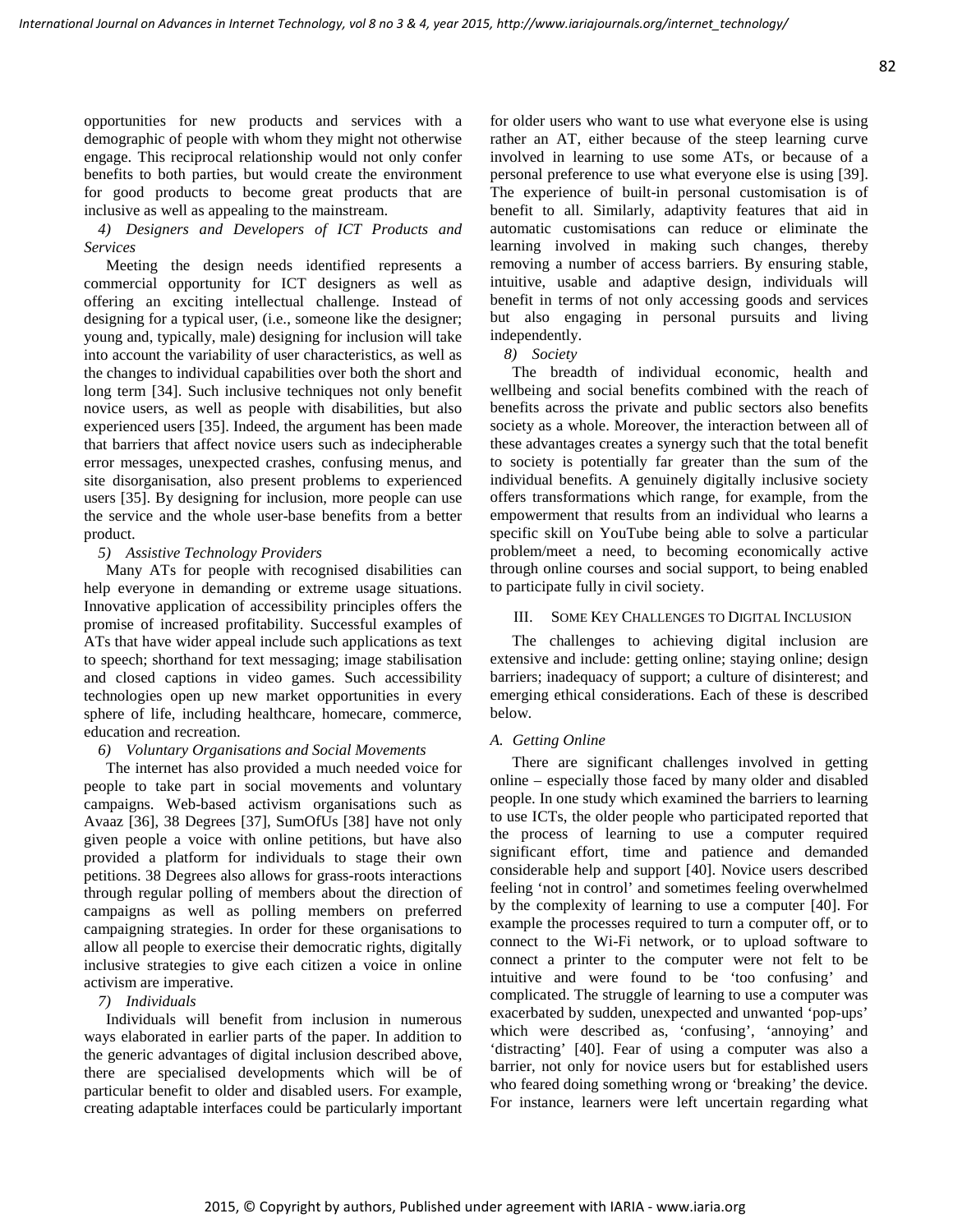remedial action to take in response to error messages and in some cases the distressing experience deterred them from continuing their efforts to gain digital literacy skills [40]**.** Additionally, getting online was found to be a challenging process since learning to use ICTs is not a one-off exercise but an on-going process necessary in order to cope with the complexity and rapidly changing nature of technology. For instance, updates to operating systems meant that learners had to re-learn how to do tasks they had previously comfortably done at ease [40]. The cost of training/learning support sessions/classes is a further challenge to getting online, especially for novice users who often require sustained support over a period of time to consolidate their learning, accommodate the implications of their disabilities and memory issues and to develop confidence in operating in a digital world which is often unfamiliar to them. Another challenge experienced by novice ICT users included making the transition from using devices in the training environment to those they had in their own homes [40]. Their comments included: "the buttons are in different places" and "I can't find things that were obvious before". The lack of appropriate and readily available ICT learning support (discussed further below in D) was also found to be a major challenge associated with getting online [40][41].

### *B. Staying Online*

Once the initial learning challenges have been overcome sufficiently to permit the novice user to participate in the digital world, further challenges arise in the face of capability and other changes. It is well established that older adults are vulnerable to capability changes associated with cognitive and physical changes in later life. Changes in psychological and cognitive aspects will impact on the capability to remember sequential processes and on confidence levels in using ICTs. Changes in physical aspects, such as changes in vision make it difficult to see what is on the screen, and dexterity issues will create problems for controlling the mouse. Social changes, such as family members moving away, also impact on the support available to older ICT users. Further, older adults encounter some or a range of the following barriers in learning to use and sustain use of ICTs: confidence and fear of using ICTs; problems with understanding technical jargon and dealing with pop-ups and spam; problems with updates, drivers, and software; dealing with the rate of change of technology and coping with poorly designed software and hardware [41].

In recognition of the issues facing older ICT users, which may lead to people giving up use of computers and other digital technologies, the 2004 UK Digital Inclusion Panel Report [5] stated that "there is a real risk that in the medium to long term, significantly more citizens will migrate from being digitally engaged to being unengaged than the other way round, as their capabilities change." It is a common myth that 'once people are online, they stay online'. There is evidence to show that some people who have used the Internet at some point, and for some period of time, have subsequently stopped doing so [5][17][29]. This phenomenon is a potential, but largely unrecognised, 'fourth digital divide' [25], i.e., it cannot be explained by a simple interpretation of lack of access, lack of skills or lack of interest or motivation, because the people in this category have formerly been users. One in ten people are reported to have given up on using computers and it has been found that the older generation are more likely to be the ones that 'give up' [26].

### *C. Design Barriers*

The design of ICTs continues to pose many problems for older and disabled people – particularly relating to the speed of change and unnecessary complexity of software and products. Despite the existence of inclusive design concepts and general usability guidelines and heuristics for ICT developed since the 1980s [42], design barriers still present barriers to digital inclusion. Although there has been extensive work on accessibility, it is still the case that users who most need operating system-based accessibility tools are often unaware of their existence [43], arguably this is a design failing rather than a failure of the AT. Typically accessibility features enable the user to adjust for decline in eyesight and dexterity enabling them to change font characteristics, contrast settings, text colour and size, mouse speed etc. Additionally, even when ATs such as screen readers are selected and purchased by a user, such technology must then be checked for compatibility with the computer as well as for any unintended side-effects [43]. For example, magnification software will create the need for increased use of the mouse or touchscreen, and the need for more scrolling is likely to pose problems for a user with motor difficulties [44]. Compatibility issues can have implications for usability, for example, not all AT software will work with all operating systems, and sometimes the user will be expected to install updates and patches in order to make such software run. For people with basic digital literacy, it's the ICT equivalent of asking them to service their car, i.e., beyond the capabilities of many people.

There is also a lack of ATs that help people with minor to moderate decline in working memory. This lack is a significant barrier to the ageing population [45]. Technical jargon and generic manuals are also barriers to the successful use of ICTs in the ageing population [45]. The paper also identified a number of additional barriers that are exacerbated by age, which include:

- a. keyboard characteristics (e.g., "too cramped" to accommodate motor function decline caused by osteo-arthritis and other age-related conditions )
- b. software updates (difficulty understanding license agreements and their implications)
- c. "invisibility" of accessibility features [45].

It is clear that no one solution will solve all problems. For some older people, direct interaction devices such as tablets and smartphones may indeed provide an easier means of interaction than a laptop, however, others may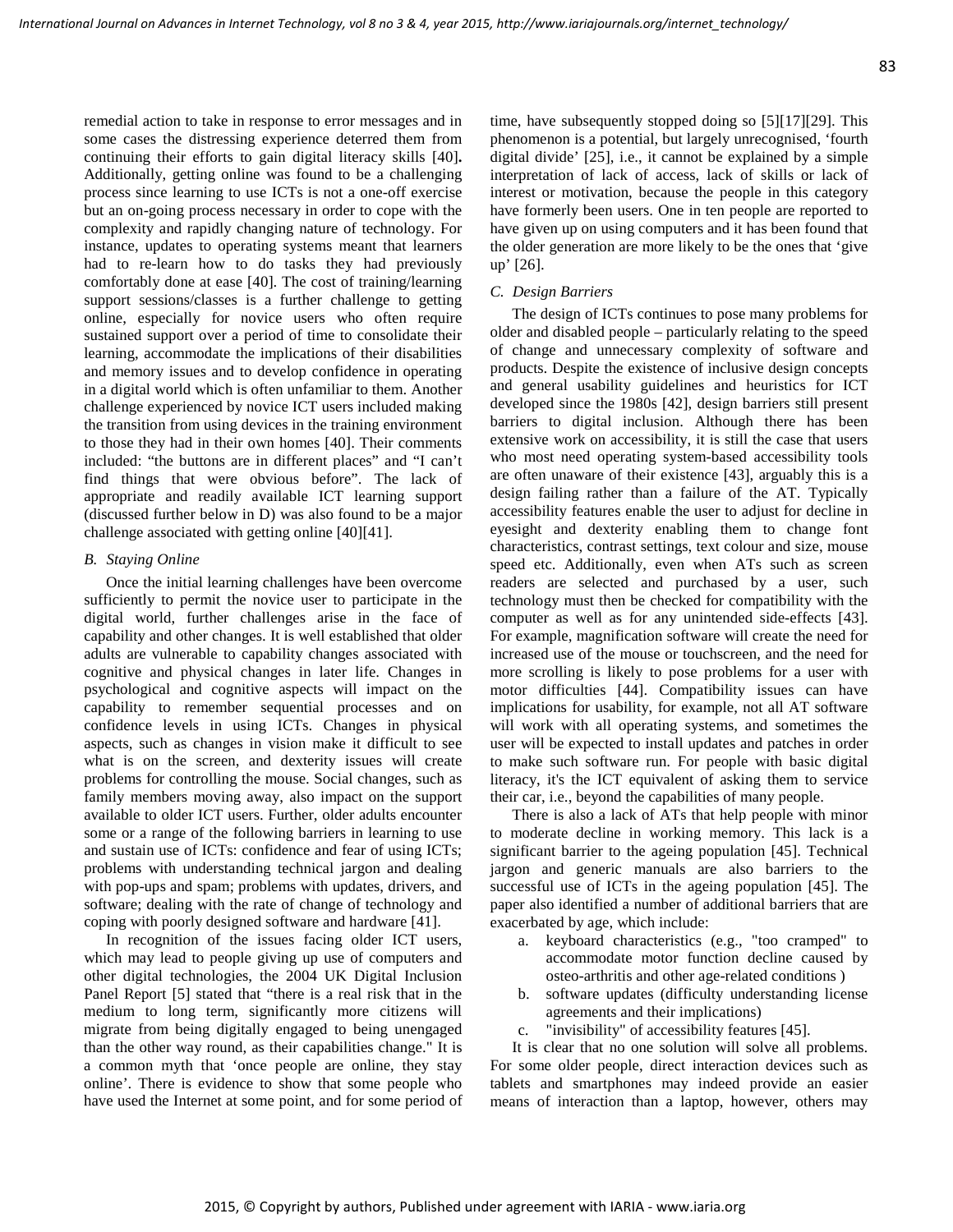have problems using such direct interfaces due to parallax and the crudity of the finger as an input device [46]. Additionally, while direct interaction may work for some, the practicalities of access will need to be addressed to ensure that this technology is available to all who wish it. For example, while smartphone and tablet use is increasing among the over 65s in the UK, accessing the internet away from home via portable devices, i.e., use of laptops or tablets is still only 22% and an even lower 16% for smartphones [31]. When compared to 54% and 87% of 35- 44 year olds who use laptops/tablets and smartphones respectively to access the internet away from home [31], it is clear that this disparity of use and the reasons for such disparity need to be addressed as a part of the solution. Smart TVs with voice control and other input modalities may also serve a useful role in keeping some older people online. However, this may not be appropriate for all users for any number of access reasons including the fact that speaking can be very tiring for some older people; and personal choice and budget are relevant deterrents for others. Smart TV ownership in the UK is 29% as of January 2015 [47], making it a potential tool in the digital inclusion toolbox, but not a panacea, even in consumer-driven developed nations.

In 2001, Shneiderman argued that designing for diversity not only benefits all people by promoting quality but also that usability and design are key to success [35]. Crucially, Shneiderman points out that designers, *"rarely see the pain they inflict on novice and even expert users"* [35]. Unfortunately, 14 years later, this is often still the case.

### *D. Inadequacy of Support*

Findings from a survey of older ICT users conducted as part of the Sus-IT project, make clear the importance of ICT support with 56% of older people saying they regarded support as the most important factor in sustaining their digital participation. Respondents reported heavy reliance on support from family members or friends both to learn and to solve problems. Approximately one quarter of respondents said that human support and encouragement was the most important thing to help them use technology successfully [45]. Yet results from another study on the Sus-IT project showed that the opportunities for ICT learning and on-going support are extremely inadequate [41].

The poor ICT support for older users in the community contrasts sharply with that available in the work place. For ICT users in the workforce, the majority of workplaces will have a dedicated member of staff tasked with ICT support i.e., setting up and maintaining the infrastructure, selecting which technology platform is used, installing updates etc. The ICTs are installed and maintained for all those in the workplace although most are likely to be the able bodied, and reasonably technologically au-fait members of society. What exists beyond the workplace for the many without such institutional support is very different. In contrast to the situation in many workplaces, many ICT users who are at home, unemployed, retired, living with disabilities, living on a reduced income, living with a reduced social circle and possibly living with reduced health find themselves having to cope with all these demands themselves.

Organisations such as charities for older people and public libraries do offer limited help, but typically this is piecemeal and variable, and as such, is perceived by older users as inadequate and unsatisfactory [41]**.** While instruction in digital skills was offered typically through structured classes, many older participants expressed their discomfort with formal classes and some articulated their negative associations with their school days [40]. The majority of ICT courses and campaigns offered in the UK to promote IT use focus on the acquisition of basic skills to go online rather than on promoting confident participation in the digital world and on sustained usage. The consequence of this narrow provision is that once initial training is over, older people can feel alone, anxious and frustrated when experiencing problems with on-going ICT use [40]. Ongoing support for many outside of work currently means having to rely on whatever support they can find from friends and family or in the community and, typically, experiencing the frustration associated with using these forms of support is the norm for those outside of work.

The poor quality of available support is also a challenge to sustaining digital inclusion. It is a common complaint that when support is offered from children, they are too fast or resolve the issue for the user without explanation [40]. Further, studies have identified teaching styles that tend to undermine learners' attempts to learn in formal settings. Some tutors fail to project their voice adequately [48] while some proceed too quickly. The speed at which people learn and process information tends to decline with age [49]; consequently, mixed age classes may fail to meet the needs of all. A fast pace of learning may leave some learners behind while a slow pace may cause more able learners to lose interest [50]. Furthermore, the use of jargon often confounds ICT novices [48].

Another gap in adequate support is dealing with anxiety caused by the threat of cyber-crime and bullying. While is is possible to counter some of the threats of viruses and cybercrime through technical solutions such as firewalls and antivirus software, the need to address the real fear that can arise as a result of the possibility of cyber-bullying and cyber-crime (e.g., phishing, viruses etc.) requires actual human support to ensure confident use of ICTs.

#### *E. Culture of Disinterest*

The culture in many commercial companies that develop ICT software and products fosters the belief that ATs do not create a significant return on investment [43] that the related lack of interest in the hidden nature and, in some cases, paucity of accessibility features often remains unchanged and unchallenged. It has been observed that developers experience difficulty convincing both clients and their management of the importance of accessibility [51]. While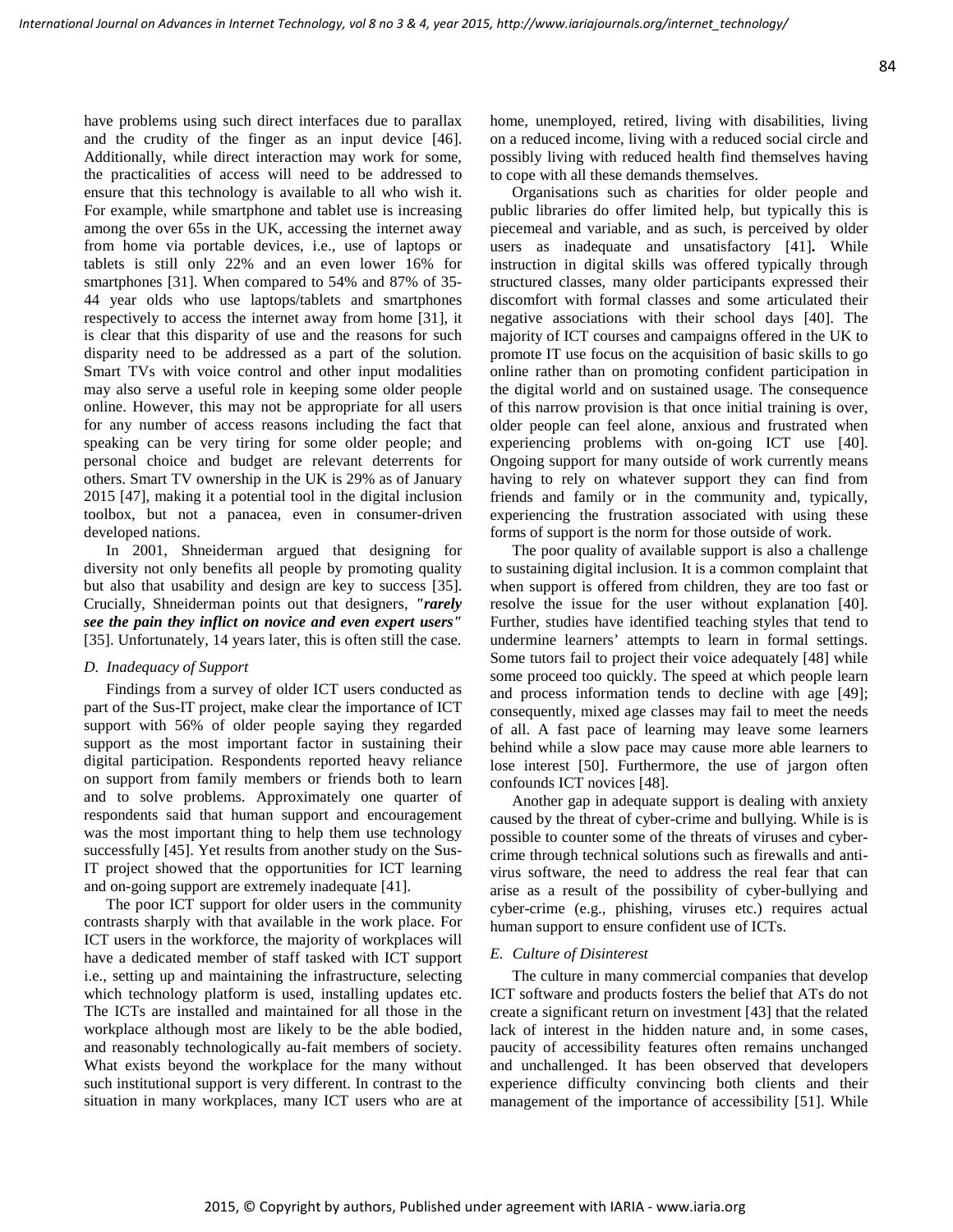many web developers view accessibility as important and consider it at the early stages of projects, there are a considerable number of people in project management roles who do not see ageing as an accessibility issue [52]. This lack of interest and awareness of age-related capability change impacting on the use of technology does not create a climate conducive to the development and visibility of accessibility features to assist those with declining working memory, dexterity, contrast vision and other age-related changes. The prevailing culture in many countries is often one in which compliance with established standards on accessibility is resisted. For example, a study of the webmaster attitudes to the implementation of Section 508, (Amendment to the Rehabilitation Act 1973 in the United States that mandates that government electronic content be accessible) on American e-government sites found that most sites did not conform to Section 508 [53]. If websites that have a legislated requirement to conform to published standards fail to meet this requirement, it is clear that simple legislation is not a cure-all for accessibility and inclusion and that a culture change is needed. Since research has shown managerial attitude to Section 508 compliance to be very important in determining whether attempts to make sites accessible were actually made [53], this finding is concerning and attitude change at all levels is urgently needed. It is clearly very difficult to persuade organisations of the importance of accessibility tools if there is widespread disregard of existing standards. The challenge of getting ICT professionals, particularly at management levels, to embrace digital inclusion (and usable and discoverable accessibility features) is a continuing barrier, despite the passion and commitment of many designers and developers to the development of inclusive products and services.

### *F. Emerging Ethical Dilemmas*

There are very many ethical issues associated with different aspects of digital inclusion, e.g., as posited by Eccles et al. [54], and it is clearly beyond the scope of this paper to deal with these comprehensively. The focus of this section is on the exponential growth of automated collection of data about users, and its potential use and abuse as another threat to digital inclusion. Of particular concern are the ethical issues associated with the modern web and emerging smart technologies such as digital assistants and smart televisions. These technologies rely on information about the user to make suggestions and process interactions which pose risks to the privacy of their users. Information about the user is an important part of the functionality of the web. Browser-based tracking enabled by the use of cookies can be benign, for example, allowing a user to logon to a website for e-commerce, social media or similar purposes. However, third-party tracking cookies, which can be used to track people and to monitor their web behaviour in to order to tailor in-page advertising to them and to draw a picture of their browsing habits, are also prevalent, but not crucial to the workings of a webpage. For an individual struggling with only rudimentary capabilities in digital literacy, it is very difficult to distinguish between the benign and the invasive. While it is now a requirement in the EU for websites to give people the option to reject the saving of cookies on their browser in a clear and concise manner, lack of user understanding of cookies may prevent informed consent. When the consultation in the UK regarding changes to the law was held, it was found that 37% of people consulted did not know how to manage cookies [55]. This number is likely to be substantially higher in the general population due to the disproportionate number of "Internetsavvy" users taking part in the consultation [55].

The data collection that takes place at the level of the operating system also raises related ethical questions regarding privacy. Do people understand the privacy implications of certain operating system features? For example, the express installation settings for Windows 10 (i.e., when a user chooses to use the default settings for installation that only require clicking the "next" button rather than choosing to go through each setting before they are installed), allows for the collection of personal data including location, calendar and contact list details in order to tailor advertising and other features by default. For those with just basic digital literacy (and 21% of people in the UK do not have even basic online skills [56]) it is clearly not appropriate to assume understanding about what information their IT devices are collecting, why such information is needed, who sees this information and how they can control it. Important ethical questions about automated data collection are clearly a major challenge to digital inclusion. Possible safeguards must be considered, e.g., should default installations expressly state which data is collected and under what circumstances this happens? Should there be a master opt-out for all data collection?

Data collection is required for personalisation features for adaptive technologies. For example, Cortana, Microsoft's personal assistant software, (which can set and manage your calendar and even remind you of errands based on your location), relies on data collection to work. Taking into account the assistive capabilities of personal assistant technologies such as Microsoft's Cortana and Apple's Siri as well as the emerging capabilities of some smart televisions, which can allow you to control your television using your voice for people with disabilities, it is vital that both the assistive capabilities of such technology as well as the privacy implications of using such technology are known and transparent. As the situation currently stands, people who use these services for the accessibility capabilities they provide are faced with a very serious dilemma about how they manage their own data. Assuming that people using these products for their assistive features are aware of the privacy implications of collection of their data, such people may not have a choice in foregoing the technology for the sake of greater management of their privacy. This lack of choice between access and privacy for people who need the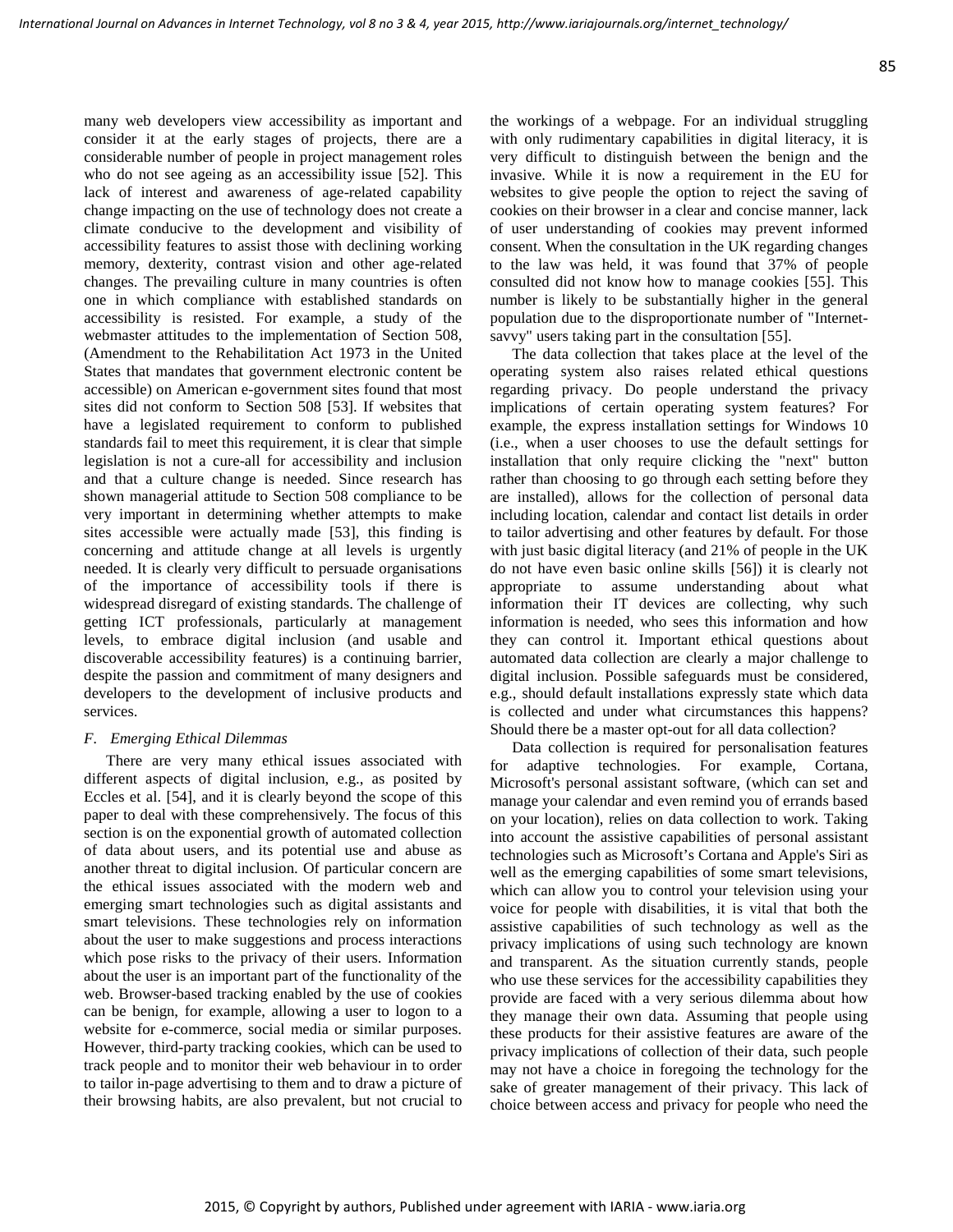assistive capabilities of a product is a considerable barrier to overcome.

Excessive complexity and confusing wording, as well as the volume of text in terms and conditions and end user license agreements (EULAs) pose major challenges for very many users – not only the old and disabled. In light of the complexity presented by such agreements, the prospective user is presented with another considerable dilemma, namely to use technology and risk their data being used in unknown ways, or to abandon use of the technology and maintain their privacy. Many older people opt for the latter [26]. One such example of the complexity of privacy policies is that of the Samsung smart television. Following the launch of Samsung's smart television with voice command features and the publication of Samsung's smart television's privacy policy for televisions with this feature, questions arose highlighting the concern about the implications of privacy for users of the voice recognition feature. Questions surrounded the privacy policy of the Samsung smart television was first highlighted by the Daily Beast [57], an online magazine, in 2015. The policy, as originally published, implies that users are being monitored by their televisions, "*Please be aware that if your spoken words include personal or other sensitive information, that information will be among the data captured and transmitted to a third party through your use of Voice Recognition."* [58]. Wording like this fosters fear of 'Big Brother' in your television threatening your privacy and can leave people with a number of questions about just how safe it is to use their technology. For example, is it safe to have a conversation in front of your television? Who has access to this information? Can this information be hacked? Although in response to the press attention and concern of privacy experts, the Samsung privacy statement has since been reworded to better explain the process of converting the speech to text as well as how to disable this functionality [58], questions still remain. How comprehensible is the privacy policy to the average end user? Who actually reads the terms of service?

From the brief analysis of some of the issues presented in this section, it will be evident that the challenges to digital inclusion are immense. Ways of addressing these are considered in Section IV.

#### IV. HOW TO MEET THE CHALLENGES?

To meet the many significant challenges identified in the previous section associated with getting and staying online, design barriers, inadequate support, the prevailing culture of disinterest in inclusion and accessibility and emerging ethical dilemmas will demand a raft of integrated solutions. There is no 'silver bullet' to meet the complex array of challenges and many contributions will be needed, including, for example, from businesses; government (both national and local); the third sector; policy-makers; educationalists and research and design communities.

The solutions which evolve will need to be implemented by policy makers, manufacturers, retailers, service providers, designers, education providers and others. Relevant stakeholders will need to be identified, empowered and engaged to work together to influence policy makers, manufacturers and service providers to convince them of the vast significance and value of achieving the vision of digital inclusion. Crucial to success is the necessity for relevant stakeholders to work together to increase access and develop widespread capability in the population and also to make understood the benefits to individuals.

To narrow the many digital divides identified in Section II will require not only the necessary telecommunications infrastructure to enable connection, but also the equipment to utilise the technological capabilities and the human capability to capitalise on both of these components. Evidence from Sus-IT indicates that two key determinants of sustained digital engagement of older people – and therefore of their digital inclusion in the long term  $-$  are (i) the appropriateness of design and (ii) the adequacy of ICT support available to them.

#### *A. How to meet the design challenges*

To meet the design challenges identified in Section III requires processes which enable older people to participate in shaping the design of products; increased investment in 'elder friendly design'; and greater awareness and education in accessibility. Experience on the Sus-IT project offers lessons/good practice in engaging older people in shaping design decisions showing that co-design 'sandpits' can be used successfully to involve older people in the research and design of digital products rather than as passive research 'subjects'. The outcome of these sandpits included custom computers for older people, products to support memory and identity in later life, products to combat isolation and iPad apps designed specifically for older people [59]. Further good practice relevant to tailoring design to the needs of users experiencing capability change and often unaware of the accessibility features available, or with cognitive difficulties with adjusting font size, the development and testing was carried out of an adaptive software framework which explored how to how to connect existing operating system accessibility solutions to the people who needed them, at the time they needed them [60]. The framework developed monitored moment by moment interactions of the user with their ICT, balancing the pros and cons of any changes and suggesting improvements such as zooming text size and changing mouse speed in a manner that would aid their interactions as a way of meeting design challenges and potentially prevent disengagement with their ICT.

To promote greater awareness and education in accessibility a number of proven methods are available. For example, embedding accessibility education throughout the undergraduate level [61], encouraging students to evaluate their own projects using ATs [62] and exposure to issues pertaining to diversity and inclusion [61] all raise awareness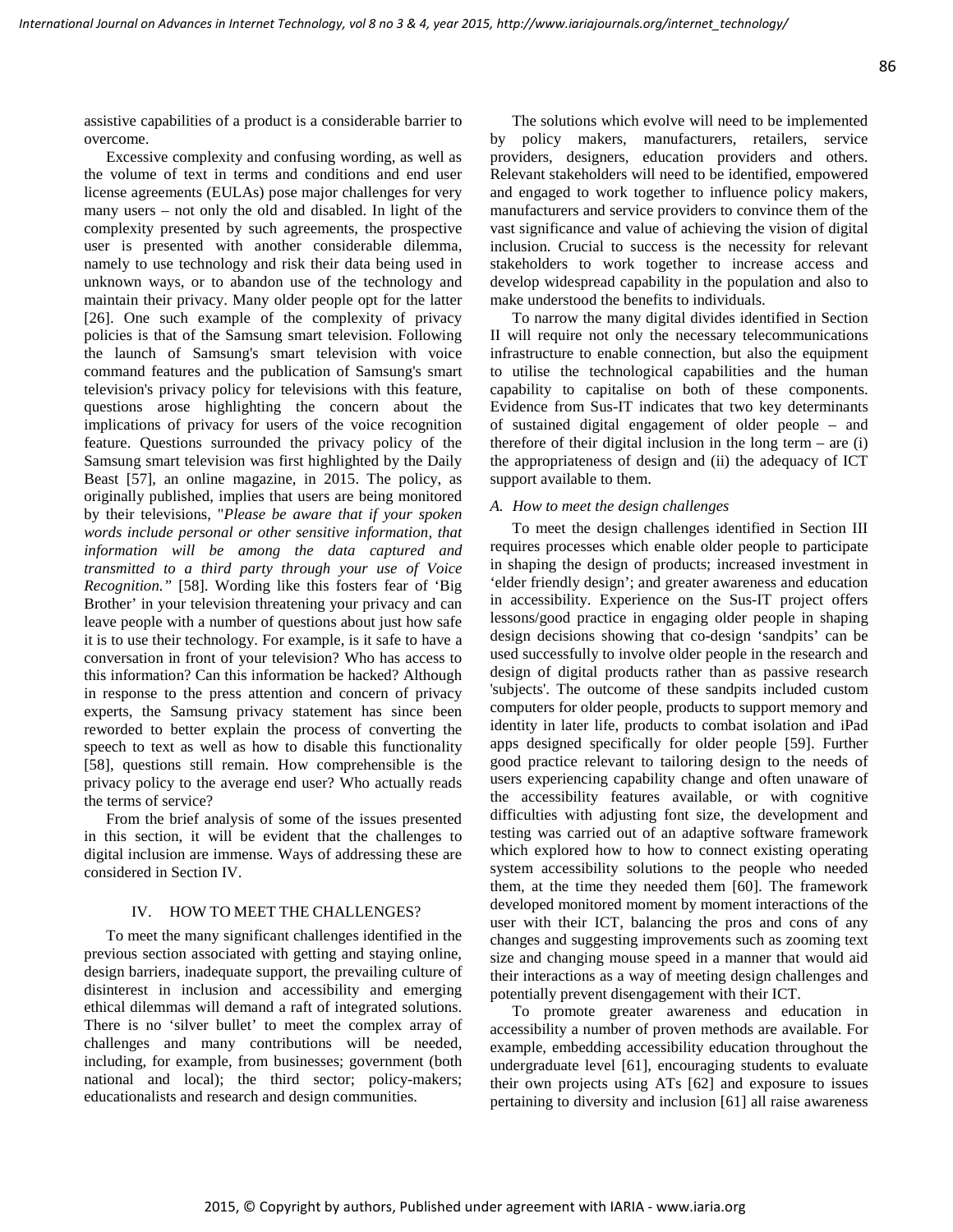of the diverse needs of Internet users. Similarly, engagement with students and designers through interactive video such as the UTOPIA Project (Usable Technology for Older People: Inclusive and Appropriate) [63] proved successful in changing the attitudes towards older people's use of technologies of both undergraduates, and Human Computer Interaction (HCI) professionals [64]. Another established method for promoting awareness and changing attitudes is the use of interactive theatre: in an evaluation study of a pilot, over 85% of respondents agreed with the importance of highlighting accessibility issues and the use of the theatre format [65]. By ensuring that the diversity of needs is known to, and understood by, students and professionals, content designers and developers are encouraged to follow user-centred design principles in an inclusive and participative approach to the design of their products, systems and services which then becomes embedded in the culture. Interactive theatre also allows older people to contribute to the shaping of design.

Goals for designing to achieve universal inclusion were first presented by Shneiderman in 2000. These are:

- increased availability of low cost ICT with better quality of service
- the reduction of system complexity and user frustration
- ensuring older technology and slower networks can participate fully
- ensuring that services for low-income and poorly educated users are understandable and usable, while allowing expert users to use more novel strategies
- ensuring accessibility for people needing support for visual, auditory, physical and other disabilities
- enabling designs to work in multi-lingual and device diverse environments [35].

These points are as germane today as they were in 2000 in the reduction or elimination of design barriers.

With regards to ethical issues, there needs to be a clear and possibly legislated procedure on getting informed consent from people with regard to when their data could be collected, how it is to be used, who sees such data and how long it is stored across smart technologies. There is a very strong argument for the service provider to ensure that privacy data is understood and clearly stated at the time of first use of the software, with step by step configuration of each setting with explicit information on the consequences of agreeing or disagreeing to the collection of personal details. This also holds true for operating systems. Rather than configuring privacy at the time of installation, where the gathering of data is not linked to the operating system itself but to bundled software, such settings should be off by default and configured upon the first launch of the software in question.

There will clearly not be one generic solution to overcoming design barriers. Device availability, device capability, cost, interaction modality and personal choice will all play a role in solving interaction problems experienced by diverse individuals. Regardless of the device used, what is key is that the person using the device is able to carry out the tasks they wish to perform.

#### *B. How to meet the challenge of inadequate support*

The evidence described in Section III that document the challenges, makes clear that support has to address the needs of getting online, staying online and dealing with a vast array of problems that arise on an on-going basis. The research findings cited have shown that getting online is only one of the challenges. Once the initial excitement of connection has passed, older users' new found-confidence can be eroded very rapidly by the early challenges of coping with technology at home. We have seen that if older people are to become confident participants and contributors in the digital world, they need ongoing, friendly and reliable support that meets their needs. The challenge of inadequate support for ICT users has been identified and explained. The pressing requirement is to fill the ICT support void beyond the workplace. There are two components involved in this: (i) enabling non-users to become users and, (ii) supporting existing users in sustaining their learning and use of fast-changing technologies.

Informed by participative research with over a thousand older people across the UK, a co-design process developed a user-specification of the users' support needs. This had the following characteristics:

- readily available, trusted and sustained
- delivered in familiar, welcoming and local venues
- embedded in social activities / personal interests
- free of time pressure and assessments
- inclusive of problem solving / troubleshooting
- offering impartial advice and 'try before you buy'.

Informed by this user-led specification, a co-design process followed, with older people and other stakeholders to deliberate and develop solutions to the challenges of inadequate support [33]. Consensus emerged that a socially embedded model of provision was required. From an extensive consultation and validation process, a detailed proposition for provision of ICT support in the community evolved. In this model (aspects of which already exist in limited ways), socially-embedded community-hubs provide flexible and adaptable learning to match people's range of needs, learning speeds and styles. They use existing community venues and are locally run, providing ad-hoc trouble-shooting assistance as problems arise. The social nature of the hubs allows people to share tips and support each other, all within a relaxed, social atmosphere allowing for intergenerational exchange and access to professional expertise. The value of venues/hubs is in their capability to:

- Support and sustain on-going ICT use
- Empower and inspire people in use of ICTs
- Promote adventurous use of ICTs

87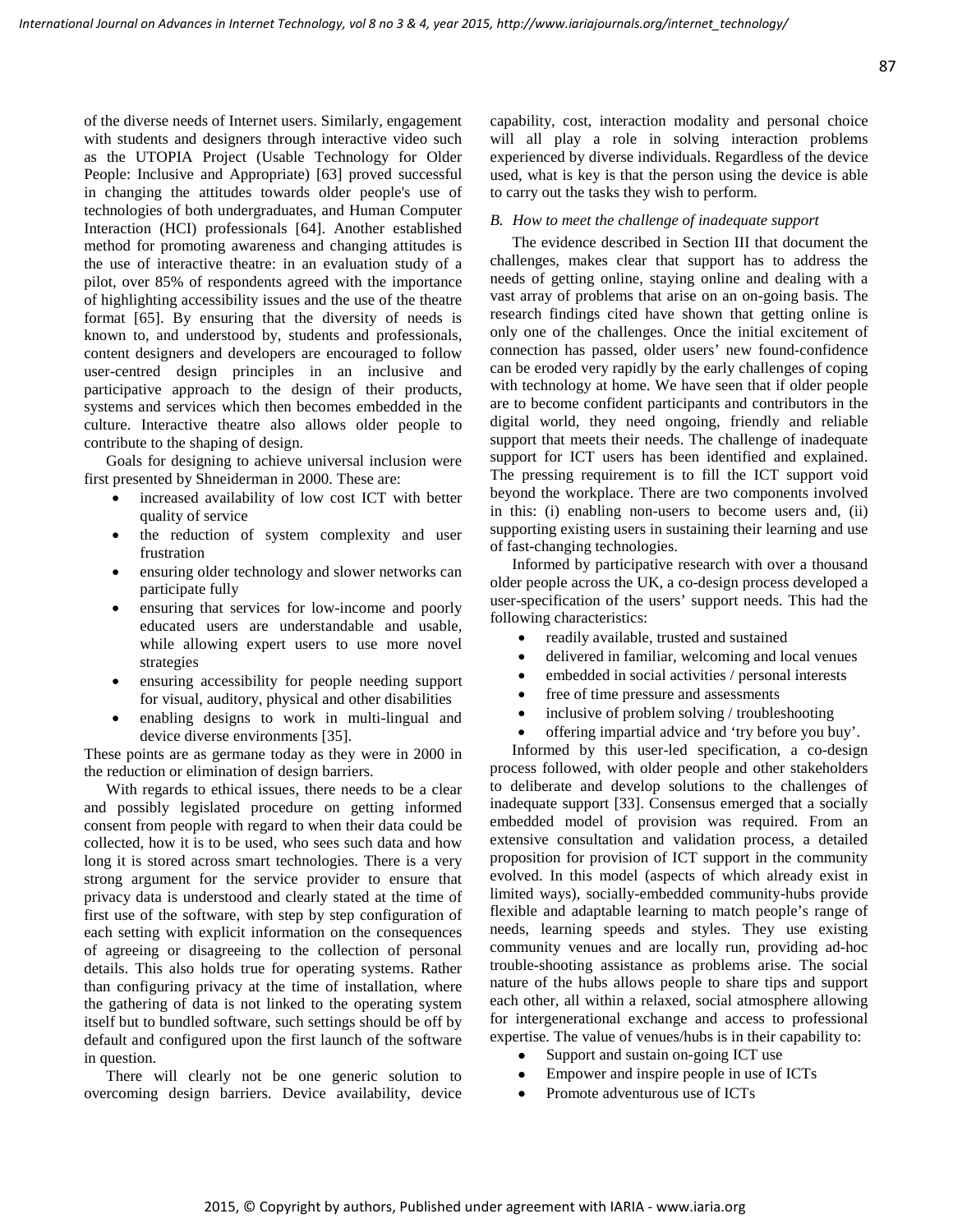• Make online participation enjoyable, rewarding and 'angst –free'.

There was also consensus that in order to be effective in the long-term, ICT hubs should:

- be widely available across the UK
- available on an on-going and consistent basis
- user-driven and locally run and make use of local venues
- have access to appropriate training resources and professional expertise
- be sustainable by securing multiple revenue streams – which will differ according to local circumstances and assets.

The proposition has a strong evidence base. It has been developed through a programme of roundtable discussions with multiple stakeholders, culminating in an intensive multi-stakeholder consultation.

The advantages that community-based ICT support hubs will provide users can also be expected to benefit the beneficiaries identified in Section II. For instance, the public sector could expect to achieve greater uptake of online government services, e.g., Universal Credit in the UK. For companies, hubs will give them access to older people who will be enthusiastic testers of new products and services as well as providing a venue to conduct research on user needs. Similarly online retailers can enjoy increased customer engagement and loyalty as well as the opportunity to demonstrate and allow people to try new products in an environment where people will not feel pressured.

Additionally, five single-sector roundtables were convened with the following stakeholder groups:

- 1. Businesses developing or delivering accessible solutions
- 2. Designers and developers of ICT products
- 3. Retailers of ICT products or assistive technologies for older people
- 4. Government departments, the Public sector and Local Government
- 5. Older Peoples' Groups, e.g. 50 + forums, Age UK and U3A.

The roundtables refined the proposals for communitybased ICT support and these were subsequently the focus of a consultation entitled 'Falling off the bandwagon' at St. George's House (SGH). The proposition was considered and validated further over the 24 hour consultation with experts representing a variety of stakeholders at SGH, Windsor Castle, where the feasibility of implementing the proposition as proposed was extensively deliberated, including how it might be funded and managed [66].

The extensive process to find and develop a solution to address effectively the challenge of inadequate support culminated in the publication entitled 'Promoting Digital Participation. The proposition: Community hubs, Meeting older people's technology support needs; developing social communities and reducing isolation' under a creative commons license [67] requiring only acknowledgement of the source to use the material freely.

This proposition is now informing digital literacy plans of some local councils in the UK and the major joint initiative of Barclays and BT to introduce pop-up community hubs in public libraries and other local venues.

Therefore, community hubs in highly varied forms tailored to local circumstances and needs can be seen to offer a powerful generic way of addressing the challenge of inadequate support. The wide-ranging outcomes include:

- friendly informal help for beginners and advanced technology clinics for troubleshooting problems, e.g., computers, cameras, online shopping, smartphones, bill paying
- readily available, trusted advice in simple language
- opportunities to try before you buy, e.g., smartphones, tables, laptops etc.
- help with choosing software that meets individual needs
- hobby-based support, e.g., family tree, digital photography
- opportunities to swap knowledge and tips
- reducing social isolation and loneliness through social gatherings.

# V. DISCUSSION AND CONCLUSION

In this paper we have presented the vision of universal connectivity and inclusion. The authors regard digital inclusion as fundamental to a flourishing democracy and to the full participation of people in society. At the individual level, digital inclusion is crucial to sustaining and enhancing independence and autonomy. However, the transformative potential of such inclusion transcends the individual and has wide-reaching benefits for the whole of society and the economy. To achieve the vision will require coordinated policies, strategies and practices led or endorsed by national governments and coordinated and implemented by local government, service providers, businesses and third sector organisations. Encapsulating the essence of the 2003 Declaration of Principles allows the vision of an inclusive society and economy to be articulated as "the enhancement of the quality of life for all, extending autonomy and independence through the use of digital technologies. This vision would be characterised by:

- Empowered people experiencing the benefits of digital inclusion
- Widespread participation in society and the economy
- Readily available support in the community for engaging with and managing all aspects of the "digital world".

To create the digitally inclusive society encapsulated in the vision described above requires structural, political, and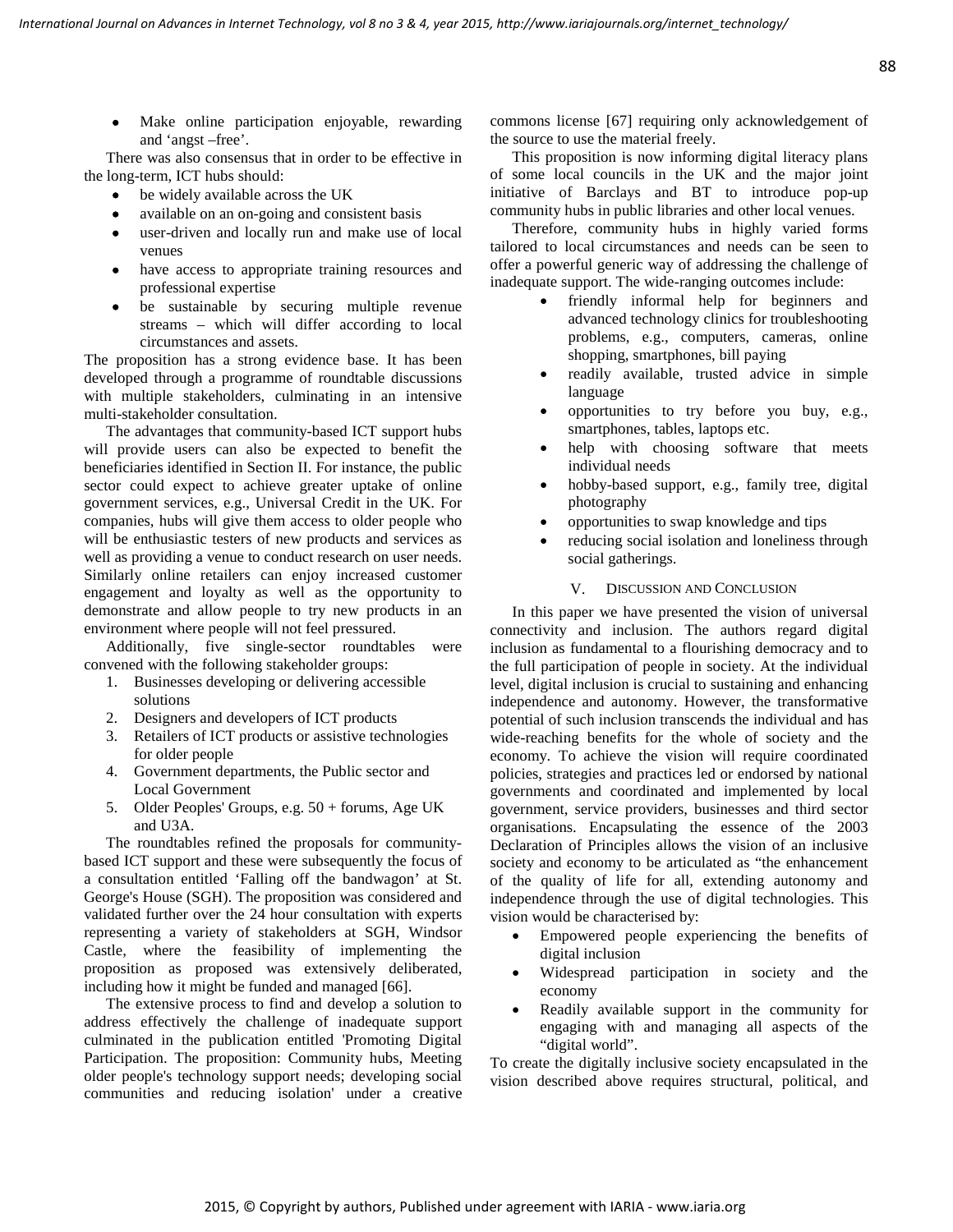social change on a vast scale - which perhaps helps to explain the slow progress to date.

The process of achieving such change needs itself to be inclusive of all stakeholders across society. This means that to succeed, the co-creation of an inclusive society is required. This will require collaboration on a grand scale to address the challenges through innovating, creating and evolving a digitally inclusive society that harnesses the power of ICT for the benefit of all. The knowledge to meet the challenges already exists.

The barriers to achievement of a digitally inclusive society are well understood and, while commitment and effort to overcome them will be required, solutions are available and the return on investment in implementing these will be extensive. With leadership and commitment, sustained digital connectivity for everyone is achievable. In particular, leadership is needed to promulgate the vision and to encourage the development of strategic alliances and partnerships within a framework of appropriate policies and strategies, involving all relevant stakeholders – especially older people and disadvantaged groups in society. Engagement at grass-roots is urgently needed to complement the 'top-down' digital inclusion campaigns currently in operation in some countries.

Ethical implications with regard to data collection must be clearly stated and visible to software users, in order for uptake of digital technologies to have the potential to reach all members of society.

Meeting the wide range of challenges of digital inclusion requires development and implementation of a strategy with the following components:

- A shared and compelling vision of what digital inclusion offers to the economy, to society and to individuals and communities
- Policies and strategies for implementing steps towards the vision
- Strategic alliances, partnerships and collaborations
- **Leadership**

Public events and workshops offer a compelling way of promoting awareness and excitement of digital inclusion and the resultant digitally inclusive society. Implementing the following steps may stimulate awareness and mobilise widespread support for digital inclusion:

- Showcase a *realisable vision of an inclusive digital society* and economy to inspire investment by *all* stakeholders in building ICT capability and confidence of all.
- Demonstrate 'proof of concept' by *modelling best practice* in government policies and strategies, i.e., 'Do as we do' to promote digital inclusion.
- *Quality of Life strategies* in the community: creative holistic strategies for achieving technology-enabled autonomy and independence of all.
- Establish *intergenerational problem-solving forums* to engage diverse sections of the community to scope problems, exchange ideas and co-create solutions.
- Enable the above by *use of innovative techniques and methods* (e.g., drama/interactive theatre, 'sandpits', story-telling etc).

There will inevitably be different perspectives and priorities among individuals, communities, businesses and government regarding what a digitally inclusive society looks like. However, the transformational outcomes envisioned by the Declaration of Principles help to inspire a shared vision and perspectives and encourage commitment to follow the roadmap to achieving this. The sharing of perspectives between all stakeholders, especially those in positions of authority such as national and local government and those in business developing and selling ICTs are crucial to success in creating and sustaining a digitally inclusive society. Inter- and intra- stakeholder co-operation, ongoing negotiation for the mutual benefit of varied stakeholders and respecting the voices of less influential/authoritative stakeholders is also key to this journey.

To provide a roadmap towards the vision of an inclusive digital society, the following steps are essential:

- Promote widespread awareness of the benefits individual, societal and economic – of digital inclusion
- Engage and gain the 'buy-in' of key stakeholders to the vision of digital inclusion
- Encourage and reward adoption of inclusive design principles and promote them as the industry 'norm' for designers, developers and manufacturers of ICT systems, services and products
- Create expectations of and demand for inclusive design/digital inclusion amongst buyers and users of ICT
- Promote awareness that current ICT learning and support provision in the community is variable in quality and availability and not tailored to the requirements of users
- Recognise that sustaining people online is an even greater challenge than getting them online in the short term – and invest in community provision indicated above.
- Create a framework for ubiquitous provision of ICT support in the community, e.g., in public libraries
- Document and co-ordinate the various local initiatives that exist, e.g., some general medical practitioners (GPs) are now "social prescribing" (e.g., recommending patients make an appointment at a local library to obtain digital skills training).
- Utilise local resources to meet local needs
- Harness the political will to push this vision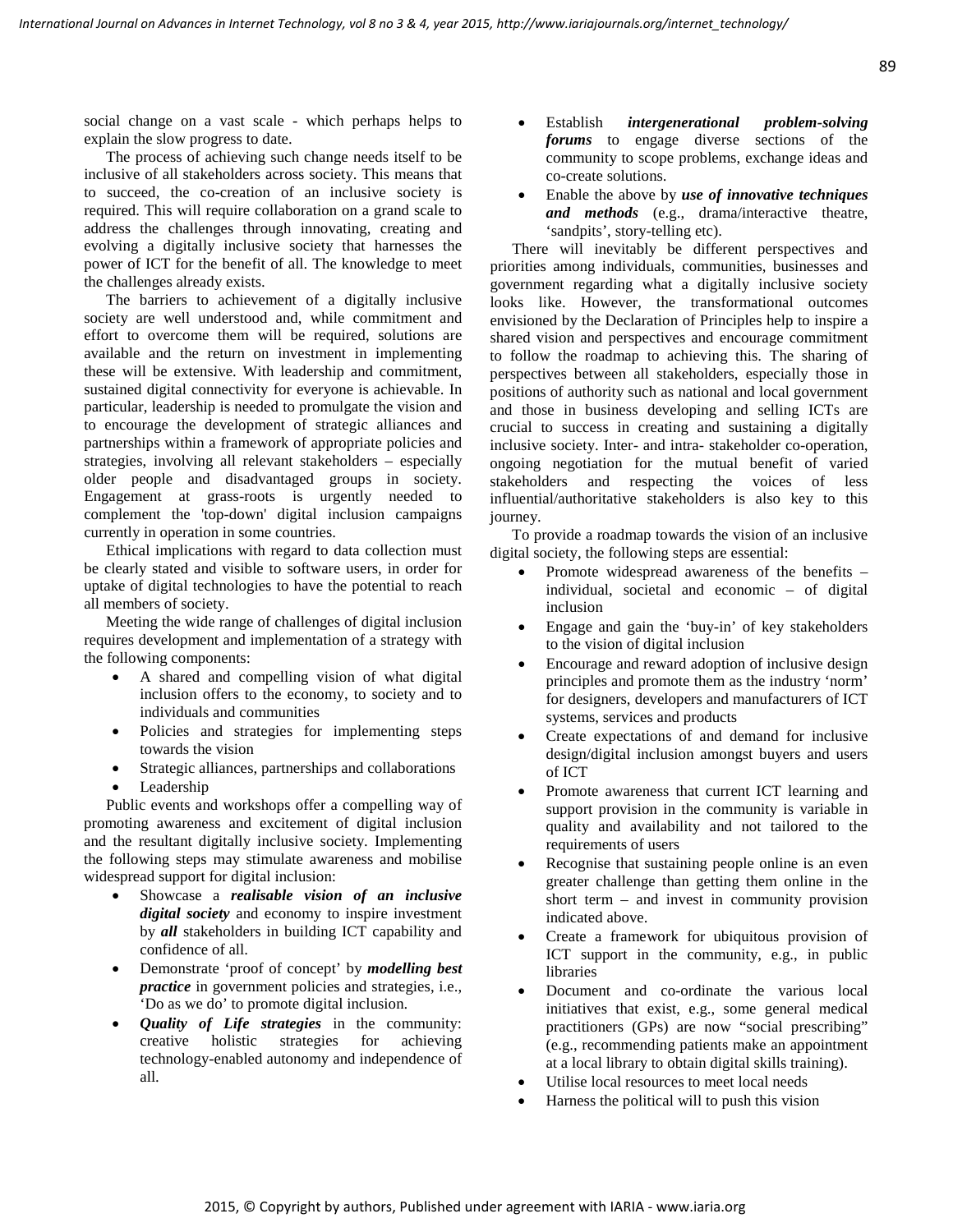- Recognise and celebrate what we can all achieve given the right access to ICTs.
- Promote the adoption of socio-technical systems as the industry norm

These steps offer a roadmap to a digitally inclusive society. To summarise:

- We have the vision of universal connectivity and inclusion
- The potential economic and social rewards are vast
- The challenges are immense *but we have the know-how to meet them*
- The opportunities for innovation and change in business and in society are even greater than the challenges
- With leadership and commitment we can tackle social inclusion through digital inclusion.

In conclusion, the path to achieving the Vision of Digital Inclusion is well-developed and waiting to be travelled. The rewards are significant and achieving the vision of digital inclusion presents opportunities for innovation and change in business and society that are even greater than the challenges.

#### ACKNOWLEDGMENT

Sus-IT ('Sustaining IT use by older people to promote autonomy and independence') is a New Dynamics of Ageing project, funded by the 5 UK Research Councils – AHRC, BBSRC, EPSRC, ESRC and MRC (grant No. RES-353-25- 0008). Funding from the EPSRC for KT-EQUAL (Grant Number EP/G030898/2).

#### **REFERENCES**

- [1] L. Damodaran, C. W. Olphert, T. Gilbertson, J. Sandhu, J. and M. Craig, "Digital Inclusion - The Vision and the Reality," in *ICDS 2015. The Ninth International Conference on Digital Society*, pp.22 -28. 2015.
- [2] WSIS, "Declaration of Principles: Building the Information Society: a global challenge in the new Millennium," in *World Summit on the Information Society*, 2003.
- [3] Information Policy and Access Centre, "Public Libraries and Digital Inclusion. Digital Inclusion Survey 2013," 2013.
- [4] Race Online 2012, "Manifesto for a Networked Nation," 2010.
- [5] UK Cabinet Office, "Enabling a digitally United Kingdom," 2004.
- [6] K. Mossberger, C. Tolbert, and R. S. McNeal, "Digital Citizenship: The Internet, Society, and Participation," *J. Inf. Technol. Polit.*, vol. 5, no. 2, pp. 262–264, Aug. 2008.
- [7] Department for Business Innovation and Skill, "Digital Britain," 2009.
- [8] Business Innovation and Skills Committee, "Broadband Digital Exclusion," 2010.
- [9] American Diabetes Association, "Insulin Pumps." [Online]. Available: http://main.diabetes.org/dforg/pdfs/2015/2015-cg-insulinpumps.pdf. [Accessed: 17-Aug-2015].
- [10] P. Norris, *Digital Divide: Civic Engagement, Information Poverty, and the Internet Worldwide*, vol. 21. Cambridge University Press, 2001.
- [11] Digital Unite, "Reclaim your independence by getting online!" 2013. [Online]. Available: http://digitalunite.com/blog/reclaim-your-independencegetting-online. [Accessed: 22-Dec-2014].
- [12] Leicestershire CareOnLine, "Your Story." [Online]. Available: http://www.leicscareonline.org.uk/careonline\_people. [Accessed: 26-Aug-2015].
- [13] West Bridgford Wire Newspaper, "West Bridgford Wire Facebook page," *Facebook*. [Online]. Available: https://www.facebook.com/WestBridgfordWire?fref=ts. [Accessed: 17-Aug-2015].
- [14] The Loughborough Echo Newspaper, "The Loughborough Echo Facebook page," *Facebook*. [Online]. Available: https://www.facebook.com/loughboroughecho. [Accessed: 17-Aug-2015].
- [15] Nottinghamshire Police, "Notts Police Facebook page." [Online]. Available: https://www.facebook.com/nottspolice?fref=ts. [Accessed: 17-Aug-2015].
- [16] J. Boyden, "Virgin Media Bill viral Facebook post," *Facebook*, 2013. [Online]. Available: https://www.facebook.com/photo.php?fbid=10152797001 415192&set=p.10152797001415192&type=1&theater. [Accessed: 17-Aug-2015].
- [17] W. H. Dutton, G. Blank, "Next Generation Users, The Internet in Britain: Oxford Internet Survey 2011," Oxford, 2011.
- [18] W. H. Dutton, E. J.. Helsper, and M. M. Gerber, "Oxford Internet Survey 2009," Oxford, 2009.
- [19] ITU World Telecommunications, "ICT Facts and Figures 2005-2014."
- [20] S. Gorard and N. Selwyn, "Towards a le@rning society? the impact of technology on patterns of participation in lifelong learning," *Br. J. Sociol. Educ.*, vol. 26, no. 1, pp. 71–89, Jan. 2005.
- [21] Office for National Statistics, "Statistical Bulletin Internet Access Quarterly Update, Q1 2013," *Stat. Bull.*, no. February, 2013.
- [22] C. W. Olphert, L. Damodaran, and A. May, "Towards digital inclusion–engaging older people in the 'digital world,'" in *Design in the Digital World*, 2005, p. 7.
- [23] P. Millward, "Perception, exclusion and barriers of access to the Internet for older people," *First Monday*, vol. 8, no. 7. Ghosh, Rishab Aiyer, 07-Jul-2003.
- [24] B. Clinton, "Remarks by the President at Massachusetts Institute of Technology 1998." Boston, 1998.
- [25] C. W. Olphert and L. Damodaran, "Older people and digital disengagement: A fourth digital divide?," *Gerontology*, vol. 59, no. 6. pp. 564–570, 2013.
- [26] W. H. Dutton, G. Blank with D. Groselj, "Cultures of the Internet: Oxford Internet Survey 2013," Oxford, 2013.
- [27] J. Cooper, "The digital divide: the special case of gender," *J. Comput. Assist. Learn.*, vol. 22, no. 5, pp. 320–334, Sep. 2006.
- [28] P. F. Cleary, G. Pierce, and E. M. Trauth, "Closing the digital divide: understanding racial, ethnic, social class, gender and geographic disparities in Internet use among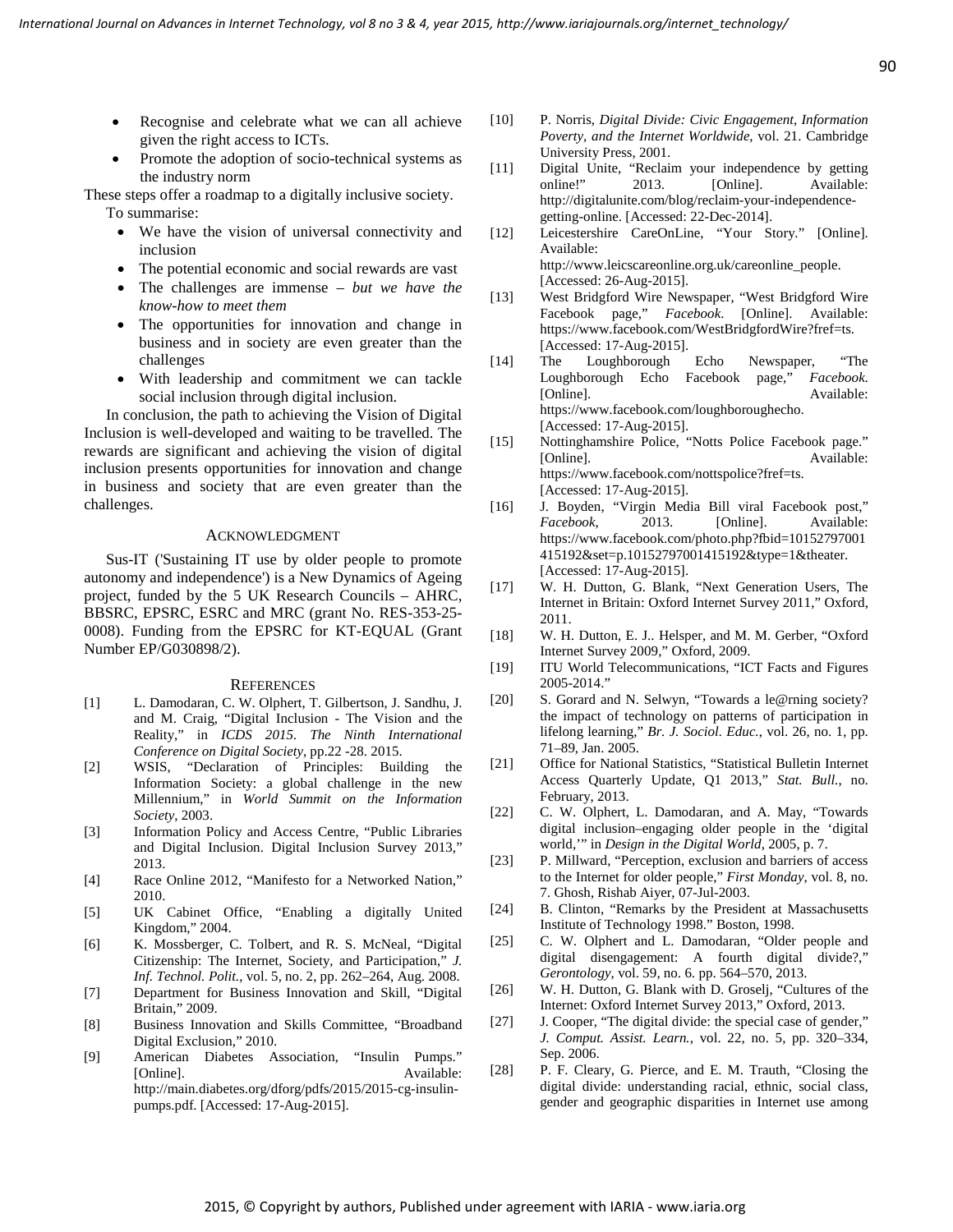school age children in the United States," *Universal Access in the Information Society*, vol. 4, no. 4. pp. 354– 373, 2006.

- [29] W. Young, J. Clarke, G. Klima, V. Gadag, L. Gien, and I. Hardill, "The Technology Collection staining Information and Communication Technology use among Canadians with at Least One Activity Limitation," *Int. J. Technol. Knowl. Soc.*, vol. 7, no. 1, pp. 1–12, 2012.
- [30] Office for National Statistics, "Internet Access Households and Individuals," Office of National Statistics, 2009.
- [31] Office for National Statistics, "Internet Access Households and Individuals, 2015," 2015.
- [32] D. Lewin, S. Adshead, B. Glennon, B. Williamson, T. Moore, L. Damodaran and P. Hansell, "Assisted living technologies for older and disabled people in 2030."
- [33] KT Equal, "Taming the Dragon; making technology work for us," 2010.
- [34] P. Gregor, A. F. Newell, and M. Zajicek, "Designing for dynamic diversity: interfaces for older people," in *Diversity*, 2002, vol. Edinburgh, no. May, pp. 151–156.
- [35] B. Shneiderman, "Design: CUU: bridging the digital divide with universal usability," *interactions*, vol. 8, no. 2. pp. 11–15, 2001.
- [36] Avaaz.org, "Avaaaz.org The World in Action," 2014. [Online]. Available: http://avaaz.org/en/about.php. [Accessed: 11-Nov-2015].
- [37] 38 Degrees, "38 Degrees: people. power. change," 2015. [Online]. Available: https://home.38degrees.org.uk/.
- [38] SumOfUs, "SumOfUs: Fighting for people over profits," 2015. [Online]. Available: http://sumofus.org/.
- [39] S. Sayago and J. Blat, "About the relevance of accessibility barriers in the everyday interactions of older people with the web," in *Proceedings of the 2009 International Cross-Disciplinary Conference on Web Accessibililty (W4A) - W4A '09*, 2009, p. 104.
- [40] J. Sandhu, L. Damodaran, and L. Ramondt, "ICT Skills Acquisition by Older People: Motivations for learning and barriers to progression," *Int. J. Educ. Ageing*, vol. 3, no. 1, 2013.
- [41] L. Ramondt, J. Sandhu and L. Damodaran, "Staying digitally connected – a study of learning and support provision for older people in seven cities in the UK and the implications for policy and practice," *Int J Educ Ageing*, vol. 3, pp. 95–114, 2013.
- [42] A. F. Newell, "Interfaces for the ordinary and beyond," *IEEE Softw.*, vol. 10, no. 5, 1993.
- [43] M. T. Atkinson, M. Bell, and C. Machin, "Towards ubiquitous accessibility: capability-based profiles and adaptations, delivered via the semantic web," *… Conf. Web Access.*, pp. 2–5, 2012.
- [44] M. T. Atkinson, "Collaborative Adaptive Accessibility and Human Capabilities," Loughborough University, 2012.
- [45] L. Damodaran, C. W. Olphert, and J. Sandhu, "Falling off the bandwagon? Exploring the challenges to sustained digital engagement by older people," *Gerontology*, vol. 60, no. 2, pp. 163–173, 2014.
- [46] A. M. Piper, R. Campbell, and J. D. Hollan, "Exploring the accessibility and appeal of surface computing for older adult health care support," *Proc. CHI '10*, pp. 907–916, 2010.
- [47] YouGov, "TV may be the key for device connectivity and content sharing," 2015. [Online]. Available: https://yougov.co.uk/news/2015/03/05/tv-may-be-keydevice-connectivity-and-content-shar/.
- [48] A. Dickinson, R. Eisma, P. Gregor, A. Syme, and S. Milne, "Strategies for teaching older people to use the world wide web," *Univers. Access Inf. Soc.*, vol. 4, no. 1, pp. 3–15, 2005.
- [49] T. A. Salthouse, "The processing-speed theory of adult age differences in cognition.," *Psychol. Rev.*, vol. 103, no. 3, pp. 403–428, 1996.
- [50] M. Csikszentmihalyi, *Flow: The psychology of optimal performance*. 1990.
- [51] J. Lazar, A. Dudley-Sponaugle, and K. D. Greenidge, "Improving web accessibility: A study of webmaster perceptions," *Comput. Human Behav.*, vol. 20, no. 2, pp. 269–288, 2004.
- [52] T. Gilbertson, "Attitudes and behaviours towards web accessibility and ageing: Results of an industry survey," *Gerontechnology*, vol. 13, no. 3, pp. 337–344, Dec. 2014.
- [53] P. T. Jaeger and M. Matteson, "e-Government and Technology Acceptance: the Case of the Implementation of Section 508 Guidelines for Websites," *Electron. J. eGovernment*, vol. 7, no. 1, pp. 87–98, 2009.
- [54] A. Eccles, L. Damodaran, W. Olphert, I. Hardill, M. Gilhooly, "Assistive Technologies: Ethical Practice, Ethical Research, and Quality of Life," in *Technologies for Active Aging*, A. Sixsmith and G. Gutman, Eds. Boston, MA: Springer US, 2013.
- [55] Information Commissioners Office, "Guidance on the rules on use of cookies and similar technologies." 2012.
- [56] Ipsos MediaCT, "Understanding Digital Capabilities follow-up September 2013 and March 2014," 2014.
- [57] The Daily Beast, "Your Samsung SmartTV Is Spying on You, Basically," 2015. [Online]. Available: http://www.thedailybeast.com/articles/2015/02/05/yoursamsung-smarttv-is-spying-on-you-basically.html. [Accessed: 11-Sep-2015].
- [58] Samsung tomorrow, "Samsung Smart TVs Do Not Monitor Living Room Conversations." [Online]. Available: http://global.samsungtomorrow.com/samsungsmart-tvs-do-not-monitor-living-room-conversations/. [Accessed: 11-Sep-2015].
- [59] D. Frolich, C. Lim, S. Woods, A. Ahmed, "What older people want: A catalogue of co-designed ICT concepts," 2012.
- [60] New Dynamics of Ageing, "Sus-IT ('Sustaining IT use by older people to promote autonomy and independence')." .
- [61] A. Waller, V. L. Hanson, and D. Sloan, "Including accessibility within and beyond undergraduate computing courses," in *11th international ACM SIGACCESS conference on Computers and accessibility - ASSETS '09*, 2009, pp. 155–162.
- [62] S. A. Youngblood, "Communicating Web Accessibility to the Novice Developer: From User Experience to Application," *J. Bus. Tech. Commun.*, vol. 27, no. 2, pp. 209–232, Sep. 2012.
- [63] Usable Technology for Older People: Inclusive and Appropriate. UTOPIA, *Video Trilogy*. 2004.
- [64] A. Carmichael, A. F. Newell, and M. Morgan, "The efficacy of narrative video for raising awareness in ICT designers about older users' requirements," *Interact.*